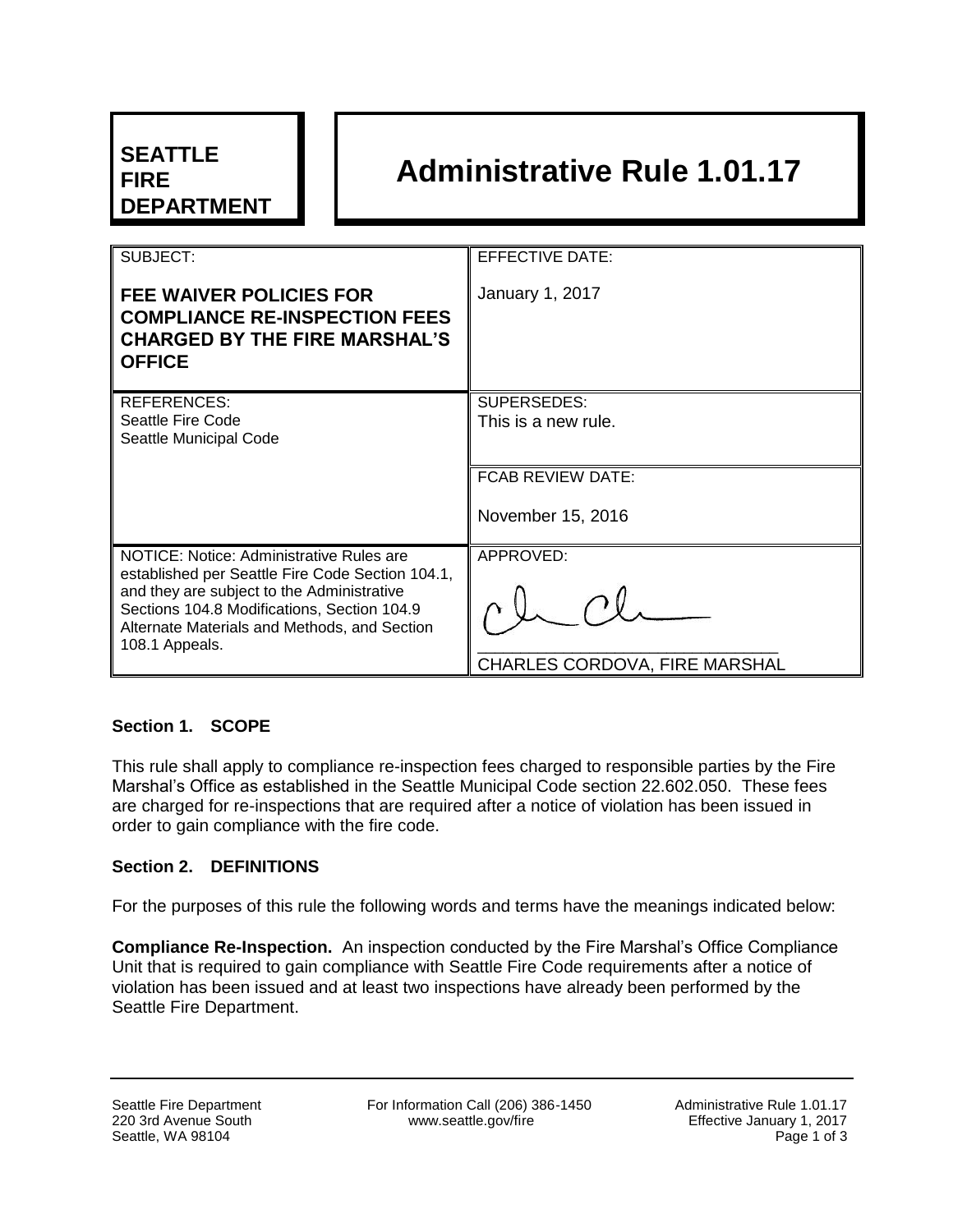**Compliance Re-Inspection Fee**. A fee established by Seattle Municipal Code 22.602.050.C that is charged whenever the Fire Marshal's Office Compliance Unit is required to perform an inspection after at least two inspections have been performed by the Seattle Fire Department to gain compliance with Seattle Fire Code requirements and the violation(s) remain unresolved.

# **Section 3. RE-INSPECTION FEE WAIVER POLICIES**

A compliance re-inspection is triggered when a violation remains unresolved after the compliance date established in writing and provided to the responsible party by the Seattle Fire Department.

Compliance re-inspection fees are established in the Seattle Municipal Code, Section 22.602.050. The authority to waive fees is limited to the Fire Chief, the Fire Marshal, and the Assistant Fire Marshal. The following policies are used to determine whether a fee waiver is granted. The intent of the policies is to ensure all customers are treated consistently and fairly.

Compliance re-inspection fees will be waived under the following conditions:

## **1. Violation Invalid**

The violation notice as originally written is determined by the Fire Marshal's Office (FMO) Compliance unit to be invalid during inspection or prior to inspection.

#### **2. Unable to Validate Violation**

The violation notice as written cannot be validated due to a building alteration or demolition, as determined by the FMO Compliance Unit.

### **3. Conflicting Enforcement**

The violation notice as originally written is determined by the FMO Compliance Unit to pertain to a condition that was directed by another jurisdiction or agency. SFD will still work with customers to ensure fire code compliance, however compliance fees may be waived. Documentation of the direction from the other jurisdiction or agency is required in order to process this type of fee waiver request.

## **4. Conditions Caused by Third Parties**

The violation pertains to conditions that are caused by someone who is not the owner, responsible party, or part of a tenant/landlord agreement with respect to the building address in the violation. Documentation may be required in order to process this type of fee waiver request.

## **5. Mitigating Circumstances Outside of Responsible Party's Control**

The responsible party has initiated a good faith effort to resolve the violation notice timely however due to circumstances outside of the responsible party's control, the violation has not been corrected on the compliance timeline established by the FMO Compliance Unit. Documentation that demonstrates the responsible party has begun the good faith effort to resolve the violation timely will be required in order to process this type of fee waiver request.

## **Section 4. REQUESTING A RE-INSPECTION FEE WAIVER**

Responsible parties who have received an invoice for a re-inspection fee and wish to request a fee waiver shall send a written request to the Fire Marshal's Office Compliance Unit. The